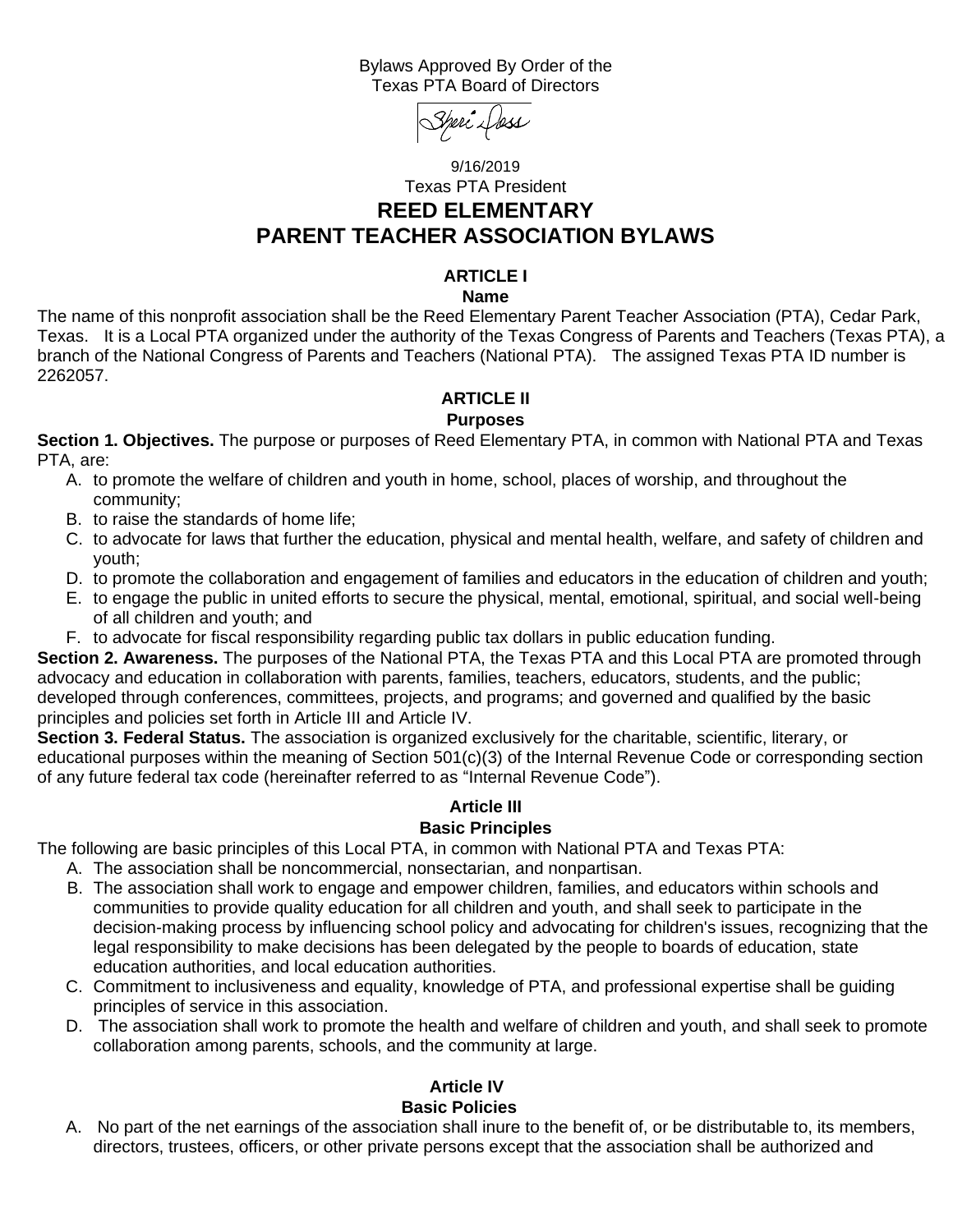empowered to pay reasonable compensation for services rendered, and to make payments and distributions in furtherance of the purposes set forth in Article II hereof.

- B. Notwithstanding any other provision of these articles, the association shall not carry on any other activities not permitted to be carried on (i) by an association exempt from federal income tax under Section 501(c)(3) of the Internal Revenue Code or (ii) by an association, contributions to which are deductible under Section 170(c)(2) of the Internal Revenue Code.
- C. Upon the dissolution of this association, after paying or adequately providing for the debts and obligations of the association, the remaining assets shall be distributed to one or more nonprofit funds, foundations or organizations which have established their tax exempt status under Section 501(c)(3) of the Internal Revenue Code and whose purposes are in accordance with those of National PTA.
- D. The association or members in their official capacities shall not, directly or indirectly, participate or intervene (in any way, including the publishing or distributing of statements) in any political campaign on behalf of, or in opposition to, any candidate for public office, or devote more than an insubstantial part of its activities to attempting to influence legislation by propaganda or otherwise.

#### **Article V**

# **Relationship with Texas PTA**

**Section 1. Organization.** This Local PTA shall be organized and chartered under the authority of the Texas PTA, in conformity with such rules and regulations, not in conflict with the National PTA Bylaws, as the Texas PTA may in its bylaws prescribe. The Texas PTA shall issue to this Local PTA an appropriate charter evidencing the due organization and good standing of this Local PTA.

**Section 2. Expectations**. This Local PTA shall adhere to the Standards of Continuing Affiliation, which define requirement for Good Standing and Active Status. Local PTAs which achieve Active status by December 1, are eligible for voting representation at the upcoming National PTA Convention and Texas PTA Annual Meeting.

**Section 3. Harm to Brand or Name**. Texas PTA may withdraw the charter or remove an officer of a Local PTA with notice given to the Local PTA leadership if, in the opinion of Texas PTA, the Local PTA is jeopardizing or endangering the good will or good name of Texas PTA.

**Section 4. Withdrawal of Charter**. This Local PTA is obligated, upon withdrawal of its charter by the Texas PTA, to:

- A. yield up and surrender all of its books, records, assets and property to the Texas PTA or to such association as may be designated by the Texas PTA;
- B. cease and desist from the further use of any name that implies or connotes association with the National PTA or the Texas PTA; and
- C. carry out promptly, under the supervision and direction of the Texas PTA, all proceedings necessary for the purpose of dissolving this Local PTA.

**Section 5**. **Records Retention.** This Local PTA shall keep such permanent books of account and records as shall be sufficient to establish the items of gross income, receipts and disbursements of the association including, specifically, the number of its members, the dues collected from its members and the amount of dues remitted to the Texas PTA. Such books of account and records shall at all reasonable times be open to inspection by an authorized representative of the Texas PTA or the National PTA.

**Section 6. Dissolution of PTA**. A Local PTA considering dissolving its relationship with Texas PTA (and thereby National PTA) shall follow the procedures for dissolution as adopted by the Texas PTA Board of Directors. These procedures include but are not limited to:

- A. notifying Texas PTA of the Local PTA's intent to dissolve;
- B. a meeting with a representative of Texas PTA with the Local PTA executive board members, including the principal, to discuss the ramifications of dissolution and procedures;
- C. a regular or special meeting of the membership with a representative of Texas PTA; and

D. a two-thirds vote of the members present is required for dissolution, a quorum having been established. Any Local PTA failing to follow the procedures shall forfeit all Local PTA books, records and assets to Texas PTA.

# **ARTICLE VI**

# **Membership and Dues**

# **Section 1. Members.**

- A. Membership in PTA shall be open without discrimination to anyone who believes in and supports the mission and purposes of National PTA and Texas PTA.
- B. Every individual who is a member of this Local PTA is a member of the National PTA and the Texas PTA and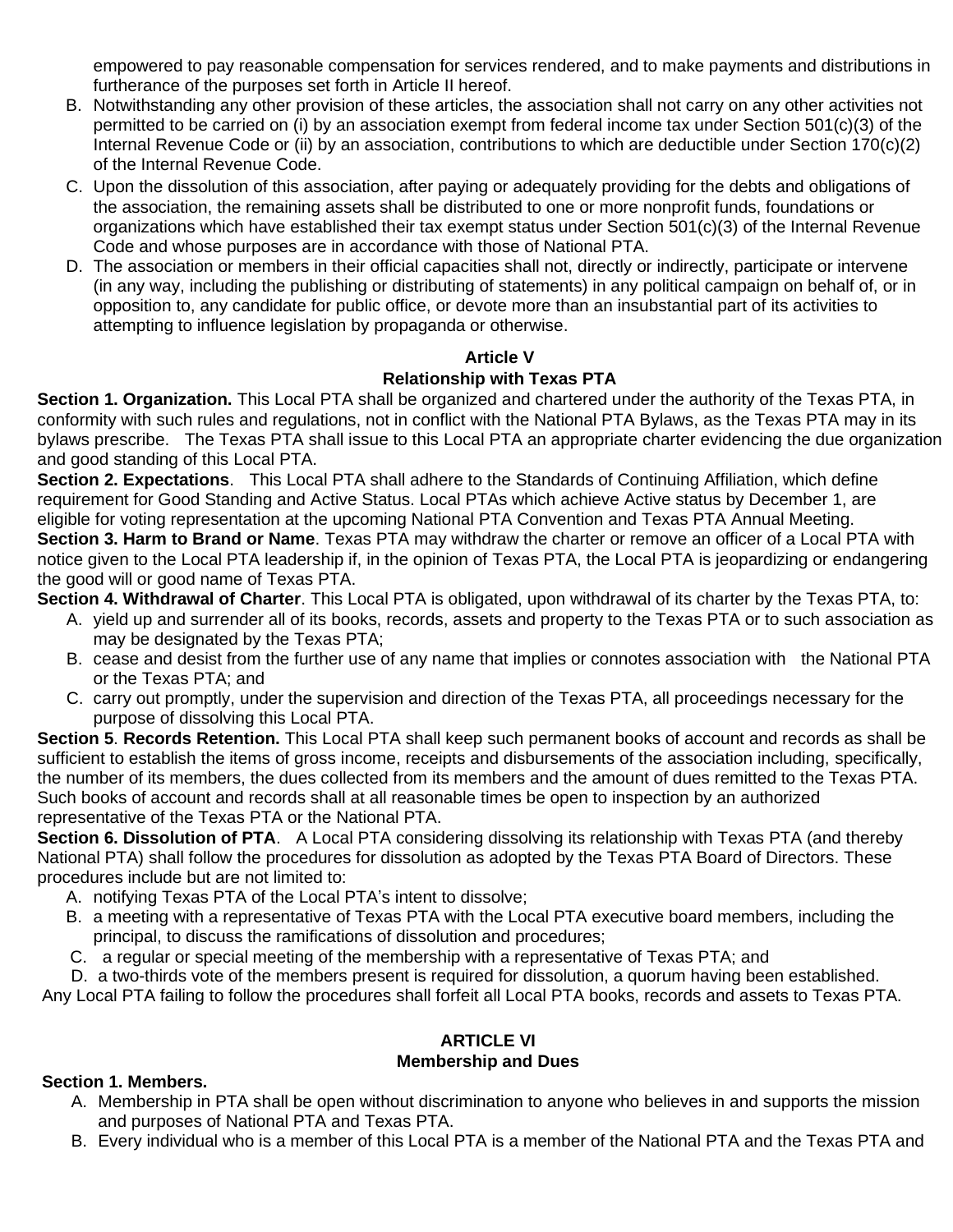is entitled to all the benefits of such membership.

- C. The members of this Local PTA shall be the individual members who have paid dues for the current membership year.
- D. The membership year shall be August 1 July 31. (*Proviso: The initial membership year for PTAs organizing after March 15 shall be extended to July 31 of the subsequent membership year.)*
- E. Only members of this Local PTA who have paid dues for the current membership year may participate in the business of the association and be eligible to serve in any elected or appointed position.
- F. This Local PTA may admit individuals to membership at any time.
- G. Members of this Local PTA are recognized as members of Texas PTA and National PTA when membership rosters and dues are received by Texas PTA.

#### **Section 2. Dues.**

- A. Annual dues for each member shall be \$5.50 for the local portion of dues plus state dues as determined by Texas PTA and national dues as determined by National PTA.
- B. This Local PTA shall remit a membership roster and the national and state portions of the dues paid by each member of this Local PTA to the Texas PTA as required by Texas PTA.

# **Section 3. Texas PTA Honorary Life Members.**

- A. An honorary life membership may be granted to any deserving individual by the Local PTA upon receipt of payment to Texas PTA.
- B. An honorary life membership does not authorize the right to vote or hold office without payment of the national and local portion of the dues.
- C. Each honorary life membership grants an exemption from paying the Texas PTA portion of the dues at only one Local PTA.

#### **ARTICLE VII Officers**

**Section 1. Eligibility.** Each officer shall be a member of this Local PTA prior to taking office.

Section 2. Officers. The officers of this Local PTA shall be a president, three (3) vice president(s), a secretary, a treasurer and a parliamentarian.

**Section 3. Term of Office.** Officers shall assume their official duties following the close of the fiscal year and shall serve a term of one year. PTAs that do not follow a traditional school year schedule shall designate a calendar year in standing rules. The elected officers shall not serve more than two consecutive terms in the same office. One who has served more than one-half of a term shall be credited with having served that term. (Proviso: The initial term of office shall be extended to the close of the subsequent fiscal year for PTAs organizing after January 1.)

**Section 4. Vacancy in Office.** All officer positions not filled by election become vacant. In the case of a vacancy in the office of president, the vice president shall serve notice to the executive board of the election to fill the vacancy of the president and shall conduct the election at an executive board meeting. A vacancy in any office other than president shall be filled by an affirmative vote of a majority of the remaining members of the executive board at an executive board meeting. In the interim, duties of any vacancy shall be assumed by the executive board.

**Section 5.Duties of Officers.** The officers shall perform the duties as prescribed for the office in these bylaws, by the executive board in applicable state statutes, and in the parliamentary authority.

- A. **President.** The president shall:
	- 1. be a graduate of or complete FOUNDATIONS Leader Orientation: Welcome to PTA, via the Texas PTA website, no later than October 15 following election or appointment;
	- 2. be a graduate of or complete FOUNDATIONS Leader Orientation: Serving on a Local PTA Executive Board no later than October 15 following election or appointment;

3. coordinate the work of the officers and committees of the association in order that the Purposes may be promoted;

- 4. confirm that a quorum is present at all meetings of the membership and executive board before conducting business;
- 5. preside at all meetings of the membership and executive board;
- 6. appoint the chair of each standing committee and special committee, subject to the approval of the executive board, unless otherwise provided in these bylaws;
- 7. be authorized to sign on bank accounts, unless prohibited by terms of employment;
- 8. be authorized to sign contracts approved by the executive board;
- 9. be listed as the principal officer and be authorized to sign tax documents, unless prohibited by terms of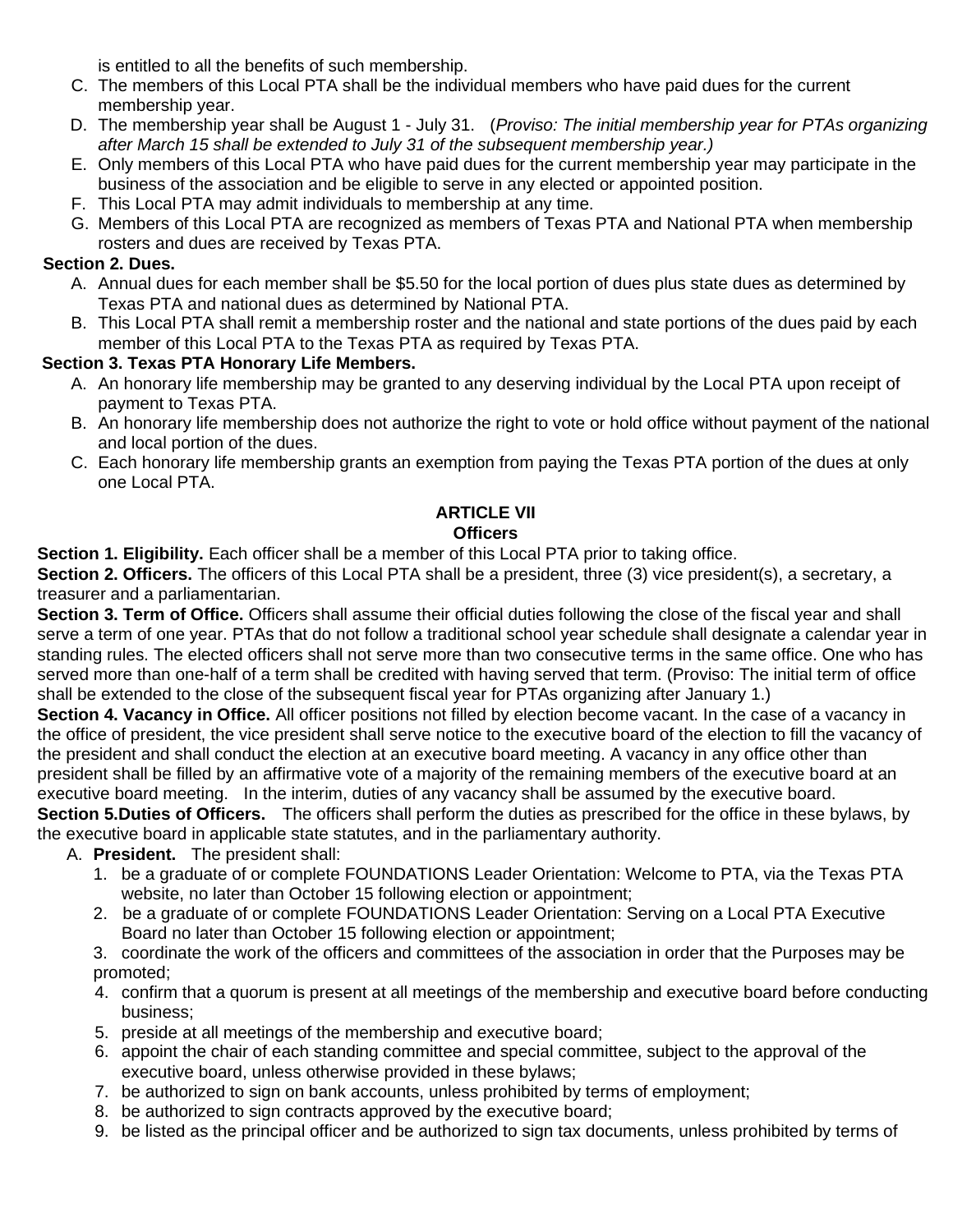employment;

- 10. appoint a member, subject to the approval of the executive board, who is not authorized to sign on the bank account to open, review, initial and date each bank statement;
- 11. represent the Local PTA as a delegate to Council PTA (when the Local PTA is in membership with Council PTA);
- 12. appoint the financial reconciliation committee, subject to the approval of the executive board; and
- 13. serve as an ex-officio member of all committees except the nominating and financial reconciliation committees.
- B. **Newly-elected President.** The newly-elected president, within thirty days after the election meeting, shall call a meeting of the newly-elected officers to:
	- 1. be a graduate of or complete FOUNDATIONS Leader Orientation: Welcome to PTA, via the Texas PTA website, no later than October 15 following election or appointment;
	- 2. be a graduate of or complete FOUNDATIONS Leader Orientation: Serving on a Local PTA Executive Board no later than October 15 following election or appointment;
	- 3. appoint a parliamentarian, subject to the approval of the newly-elected officers;
	- 4. appoint standing committee chairs, subject to approval of the newly-elected officers; and
	- 5. conduct any other business as shall become necessary.

# C. **First Vice President.** The vice president shall:

- 1. be a graduate of or complete FOUNDATIONS Leader Orientation: Welcome to PTA, via the Texas PTA website, no later than October 15 following election or appointment;
- 2. be a graduate of or complete FOUNDATIONS Leader Orientation: Serving on a Local PTA Executive Board no later than October 15 following election or appointment;
- 3. serve as aide-to-the-president;
- 4. be in charge of family engagement*;* and
- 5. preside in the absence of the president (in their designated order):

# D. **Second Vice President.** The vice president shall:

- 1. be a graduate of or complete FOUNDATIONS Leader Orientation: Welcome to PTA, via the Texas PTA website, no later than October 15 following election or appointment;
- 2. be a graduate of or complete FOUNDATIONS Leader Orientation: Serving on a Local PTA Executive Board no later than October 15 following election or appointment;
- 3. be in charge of programs; and
- 4. preside in the absence of the president (in their designated order):
- E. **Third Vice President.** The vice president shall:
	- 1. be a graduate of or complete the FOUNDATIONS Leader Orientation: Welcome to PTA, via the Texas PTA website no later than October 15 following election or appointment;
	- 2. be a graduate of or complete FOUNDATIONS Leader Orientation: Serving on a Local PTA Executive Board no later than October 15 following election or appointment;
	- 3. be in charge of fundraising*;* and
	- 4. preside in the absence of the president (in their designated order):

# F. **Secretary.** The secretary shall:

- 1. be a graduate of or complete FOUNDATIONS Leader Orientation: Welcome to PTA, via the Texas PTA website, no later than October 15 following election or appointment;
- 2. be a graduate of or complete FOUNDATIONS Leader Orientation: Serving on a Local Executive Board no later than October 15 following election or appointment;
- 3. record and maintain the minutes of all meetings of the membership and the executive board;
- 4. send, or cause to be sent, notice of meetings of the membership and of the executive board;
- 5. be responsible for correspondence;
- 6. collect and preserve documents relating to the history of the association;
- 7. present a written report to the association as the official history to be adopted at the annual meeting;
- 8. have a current copy of the bylaws;
- 9. confirm the executive board members has reviewed and the membership has adopted the Texas PTA /PTSA Records Retention Policy annually;
- 10. confirm that all executive board members have signed the Local PTA Confidentiality, Ethics, and Conflict of Interest Agreement;
- 11. confirm that all officers are graduates of or have completed any required training courses as provided in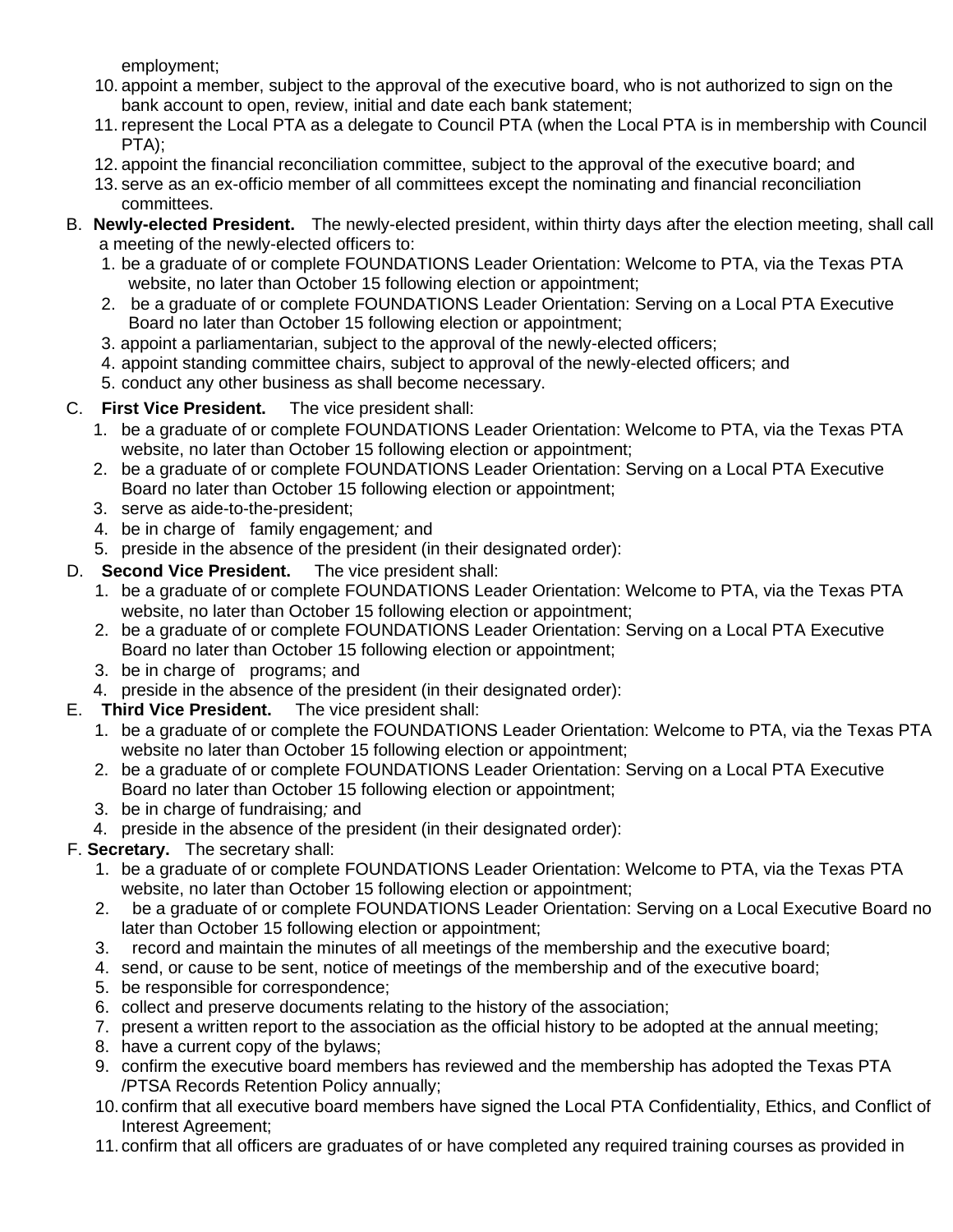Article VII Section 5 of these bylaws, and all remaining executive board members are graduates of or have completed all modules of FOUNDATIONS Leader Orientation by October 15 after their election of appointment;

- 12. confirm that all executive board members are graduates of Texas PTA Foundations Leader Orientation or have completed the course by October 15 after their election or appointment;
- 13. file with the Council PTA secretary the names of this Local PTA's delegates and alternates by the first regular Council PTA meeting and no later than October 1. A Local PTA joining the Council PTA or making changes after October 1 shall submit any changes in writing prior to any regular meeting in order to be eligible to vote;
- 14. submit the names and contact information of all board members to the Texas PTA Office within fifteen days of their election or appointment;
- 15.maintain the required documents of the association to include: Texas PTA Foundations Leader Orientation completion lists, records retention policy; adopted and signed ethics/conflict of interest policy, membership rosters (not to be released to outside interests), adopted plans of work, and completed student permission forms (if applicable); and,
- 16.not be a member of the financial reconciliation committee.

# G. **Treasurer.** The treasurer shall:

- 1. be a graduate of or complete FOUNDATIONS Leader Orientation: Welcome to PTA, via the Texas PTA website, no later than October 15 following election or appointment:
- 2. be a graduate of or complete FOUNDATIONS Leader Orientation: Serving on a Local PTA Executive Board no later than October 15 following election or appointment;
- 3. have custody of all the funds of the association;
- 4. serve as the chair of the budget and finance committee;
- 5. present a written and verbal financial report at executive board and membership meetings and as requested by the executive board or membership;
- 6. maintain books of account and records including bank statements, receipts, budgets, invoices, paid receipts and canceled checks in accordance with the records retention policy;
- 7. make disbursements in accordance with the budget adopted by the membership;
- 8. be authorized to sign on bank accounts:
- 9. be authorized to sign tax documents, if the president is prohibited by terms of employment;
- 10. present a preliminary annual report, i.e. budget to actual, at the last membership meeting;
- 11. complete and file all necessary tax documents; and,
- 12. present books of account and records to the financial reconciliation committee.
- H. **Parliamentarian.** The parliamentarian shall:
	- 1. be a graduate of or complete FOUNDATIONS Leader Orientation; Welcome to PTA, via the Texas PTA website, no later than October 15 following election or appointment:
	- 2. be a graduate of or complete FOUNDATIONS Leader Orientation; Serving on a Local PTA Executive Board no later than October 15 following election or appointment;
	- 3. advise the presiding officer on questions of parliamentary procedure when asked; and
	- 4. vote only when the vote is by ballot.
- I. **Principal** (or Designee). The principal or their designee shall:
	- 1. be a graduate of BASICS Principals and PTA.

# **ARTICLE VIII**

# **Nominations and Elections**

# **Section 1. Nominating Committee.**

- A. **Composition.** The nominating committee shall consist of three (3) members and three (3) alternate members. No individual shall serve as a member of the nominating committee for two consecutive terms. The president shall not serve as a member of this committee nor appoint any member of this committee. Student members shall not constitute a majority of this committee.
- B. **Election of Committee.** The nominating committee shall be elected by plurality vote at a regular association meeting prior to the election meeting. The election shall be by ballot. When the number of nominees is less than or equal to the number of positions on the committee, the election may be by acclamation. The nominating committee shall elect its chair.

Election of Alternates. Alternates shall serve in order of rank, when there is a vacancy or absence on the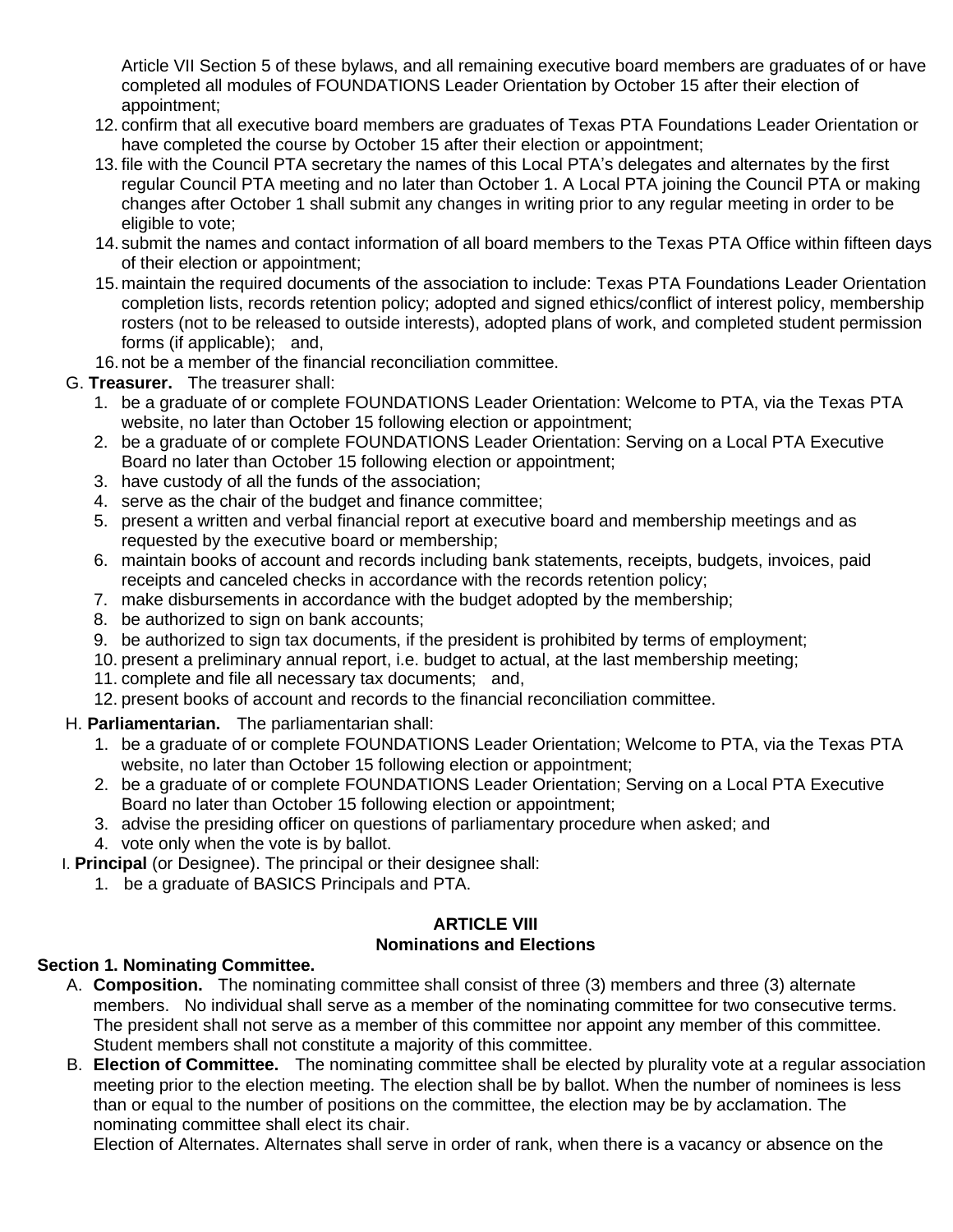nominating committee. When the nominating committee is elected by ballot, those nominees not elected to the committee shall be alternates, ranked according to the number of votes received. When the nominating committee is elected by acclamation, nominations for alternate shall be taken from the floor and each person nominated shall serve as an alternate, ranked in the order nominated.

- C. **Duties.** The nominating committee:
	- 1. shall consider all candidates for elected positions whose submissions meet the requirements set forth by these bylaws and who have signified their consent to serve if elected;
	- 2. may consider additional candidates during its deliberations; and
	- 3. shall submit only one name for each position to be filled.
- D. **Report of the Nominating Committee.** The report of the nominating committee shall be published to the membership through regular publicity channels at least seven days before the election meeting.

**Section 2. Nominations from the Floor.** Nominees from the floor shall be accepted at the election meeting.

**Section 3. Elections.** Officers, with the exception of the parliamentarian, shall be elected by ballot in the month of April. However, if there is but one nominee for an office, election for that office may be by voice vote.

# **ARTICLE IX Membership Meetings**

# **Section 1. Regular Meetings.**

- A. Regular meetings of the membership shall be held in the months of September, January, April, and May, time and date to be established by executive board. Five days' notice shall be given if change of date is needed. The membership shall be notified through regular publicity channels of the date and time of all membership meetings following the first meeting of the executive board at which time this schedule is determined.
- B. The membership meeting held in April shall be the election meeting.
- C. The annual membership meeting in May shall be for the purpose of receiving reports of officers and chairs and for any other necessary business.

**Section 2.Quorum.** The quorum for the transaction of business in any membership meeting shall be Ten (10) members.

# **Section 3. Proxy Voting.** There shall be no proxy voting.

**Section 4. Special Meetings.** A special meeting of the membership shall be called by the president or by a majority of the executive board, with at least three days' notice giving the place, date, time and purpose of the special meeting. No other business may be conducted.

# **ARTICLE X**

# **Executive Board**

**Section 1. Composition.** The members of the executive board shall be:

- A. the officers of the association;
- B. the principal of the school or the principal's representative appointed by the principal;
- C. the chairs of standing committees; and
- D. the faculty representative, Historian.

# **Section 2. Eligibility.** Executive board members shall:

- A. subscribe to, believe in and support the mission and purposes and policies of National PTA and Texas PTA;
- B. agree to join the association promptly, if not a current member at the time of election or appointment;
- C. receive no compensation from the association except reimbursement for reasonable expenses as set forth in PTA policies and procedures;
- D. have served no more than two consecutive terms in the same position; and
- E. sign the Confidentiality, Ethics and Conflict of Interest Agreement on an annual basis.

**Section 3. Student Members**. For legal considerations, members under the age of 18 shall not:

- A. serve as president, first vice president, secretary or treasurer;
- B. serve as a signer on the bank account(s);
- C. serve as the member appointed to open, review, initial and date the bank statements; and
- D. hold a majority of the offices.

**Section 4**. A Local PTA member shall not serve as a voting member of this executive board while employed by, or under contract to this Local PTA.

**Section 5.** Executive board members shall serve in only one capacity.

**Section 6.** Any elected or appointed Executive board position may only be filled by one person (co-chairs are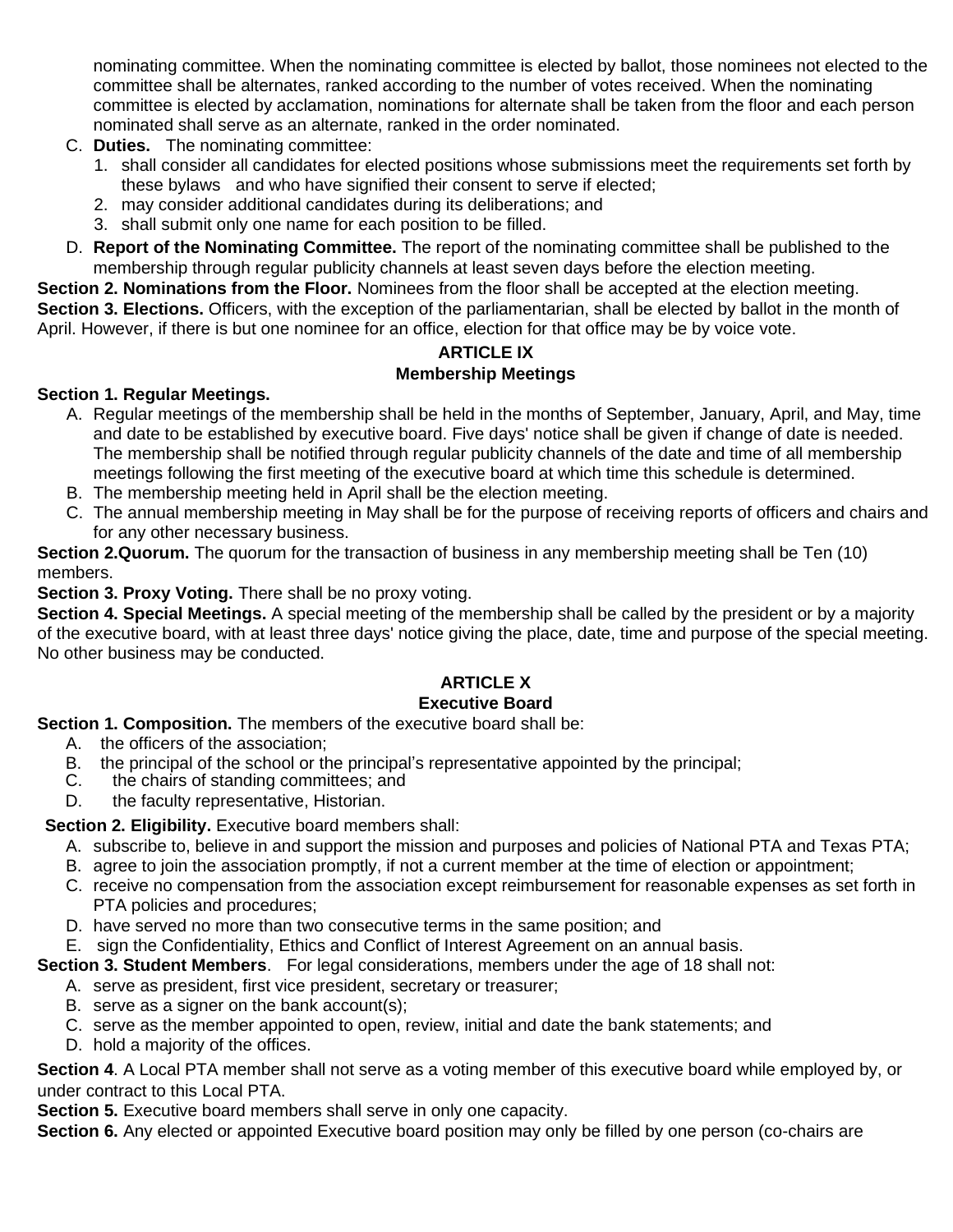prohibited).

**Section 7**. **Board Duties.** The duties of the executive board shall be to:

- A. transact necessary business in the intervals between membership meetings and such other business as may be referred to it by the membership;
- B. present a report at the regular membership meetings;
- C. approve the Plans of Work of all officers and committee chairs;
- D. create standing and special committees;
- E. adopt the Texas PTA Local PTA/PTSA Ethics/Conflict of Interest Policy annually;
- F. review the records retention policy annually;
- G. maintain confidentiality as a member of the Executive Board;
- H. prepare an annual budget for the upcoming fiscal year and submit to the membership for adoption at the annual meeting;
- I. comply with the legal filing requirements of state and federal government agencies;
- J. approve routine bills within the limits of the budget; and
- K. fill vacancies on the board.

# **Section 8. Executive Board Member Duties.** The duties of each executive board member shall be to:

- A. be a graduate or complete all modules of FOUNDATIONS the Leader Orientation, unless otherwise provided in Article VII Section 5 of these bylaws by October 15 after election or appointment;
- B. submit a written Plan of Work to the executive board for approval;
- C. have a current copy of the Local PTA bylaws;
- D. deliver to successor or the president all official materials within fifteen days following the date on which the successor assumes duties;
- E. attend all meetings of the association;
- F. sign the Confidentiality, Ethics and Conflict of Interest Agreement, as adopted;
- G. refrain from making any slanderous or defamatory statement(s) that will in all likelihood result in harm to the PTA name or brand;
- H. publicly present a united front on decisions made by the executive board;
- I. maintain confidentiality as a member of the executive board;
- J. abide by the policies and procedures as set forth by Texas PTA; and
- K. perform the duties outlined in these bylaws, governing documents and those assigned by the president.

# **Section 9. Meetings.**

- **A. Regular Meetings**. Regular meetings of the executive board shall be held prior to each meeting of the membership.
- **B. Special Meetings**. Special meetings of the executive board may be called by the president or by a majority of the members of the executive board with notice given in writing, including electronic mail, to each executive board member at least three days before the meeting.
- **C. Proxy Voting**. There shall be no proxy voting.
- **D. Quorum.** A majority of the members of the executive board shall constitute a quorum.
- **E. Emergency Voting.** In an emergency situation, the executive board may vote by phone, email, or other electronic means if authorized by the president. Members shall have at least twenty-four hours to cast their votes. A two-thirds vote of the entire executive board is required for adoption, and the vote shall be recorded in the minutes of the next regular meeting of the executive board.

**Section 10. Removal and Resignation.** At least two-thirds of all members of the executive board then in office must vote in the affirmative to remove any executive board member with cause. Any executive board member may resign at any time by delivering a written resignation to the Local PTA president or secretary.

# **ARTICLE XI**

# **Committees**

**Section 1.Committees.** The executive board may create such standing and special committees as it may deem necessary to promote the Purposes. The president shall be an ex-officio member of all committees except the financial reconciliation committee and nominating committee.

**Section 2.Term.** Chairs shall assume their official duties following the close of the fiscal year and shall serve a term of one year.

**Section 3**. Only one person shall be appointed to serve in any one chair position, co-chairs are prohibited.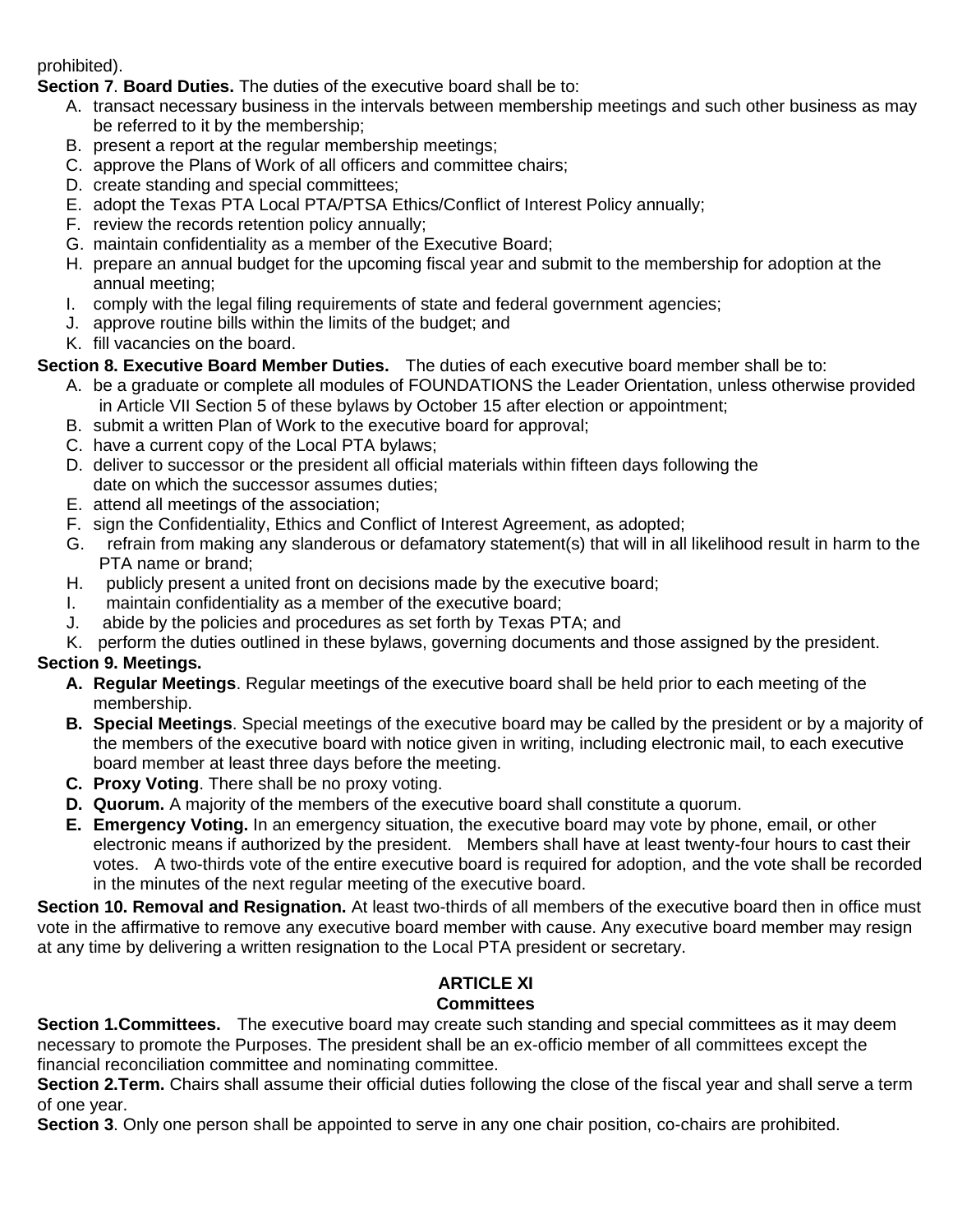**Section 4**. No chair shall serve in the same office for more than two consecutive terms. One who has served more than one-half of a term shall be credited with having served that term.

**Section 5. Standing Committee Chairs**. All standing committee chairs shall:

- A. be a graduate of or complete FOUNDATIONS Leader Orientation: Welcome to PTA, via the Texas PTA website no later than October 15 following election or appointment;
- B. be a graduate of or complete FOUNDATIONS Leader Orientation: Serving on a Local PTA Executive Board no later than October 15 following election or appointment;
- C. deliver to their successors or the president all official materials;
- D. present a written Plan of Work to the executive board for approval;
- E. have a current copy of the Local PTA bylaws; and
- F. perform other duties as assigned by the president.

**Section 6. Proxy Voting**. There shall be no proxy voting.

**Section 7. Quorum**. The quorum of any committee shall be a majority of its members.

# **ARTICLE XII Council Membership**

#### **Section 1. Representation**.

- A. This Local PTA shall be represented in meetings of the Leander ISD Council of PTAs by the president or alternate, the principal or alternate and by delegate(s) or alternate(s). The number of delegates shall correspond with the number as stated in the Council PTA bylaws. All representatives to the Council PTA shall be members of the Local PTA they represent.
- B. Delegates and their alternates shall be appointed, subject to the approval of the executive board by August.
- C. Delegates to Leander ISD Council of PTAs shall serve for a term of one year.

**Section 2. Dues**. This association shall pay annual dues to the Leander ISD Council of PTAs no later than October 15. The amount of dues shall correspond with the amount as stated in the Council PTA bylaws.

# **ARTICLE XIII**

# **Texas PTA Annual Meeting**

This Local PTA shall be represented at the annual meeting of the Texas PTA after achieving Active Status by December 1. Delegates must be current members who have registered and are in attendance at the annual meeting of the Texas PTA.

# **ARTICLE XIV**

# **Fiscal Accountability**

**Section 1. Fiscal Year**. The fiscal year of this association shall begin July 1 and end on the following June 30. **Section 2. Signers**. Signers on the bank account shall not be related by blood or marriage and shall not reside in the same household.

# **Section 3. Financial Reconciliation.**

- A. A financial reconciliation shall be performed:
	- 1. at the end of the fiscal year;
	- 2. when any authorized check signer is added or deleted on any bank account; and
	- 3. at any time deemed necessary by the president or three or more members.
- B. The president shall appoint, subject to the approval of the executive board, a financial reconciliation committee consisting of not less than three members, who are not authorized signers. Members of the financial reconciliation committee shall not be the current secretary, incoming treasurer or be related by blood or marriage and shall not reside in the same household as the authorized signers.
- C. For the financial reconciliation required at the end of the fiscal year, the president shall appoint the financial reconciliation committee at the last membership meeting of the year.
- D. The financial reconciliation committee report shall be adopted by a majority vote of the association at the first regular meeting following the financial reconciliation.

# **ARTICLE XV**

# **Parliamentary Authority**

The rules contained in the current edition of *Robert's Rules of Order Newly Revised* shall govern this PTA in all cases to which they are applicable and in which they are not inconsistent with these bylaws, and any other bylaws or rules adopted by National PTA and Texas PTA.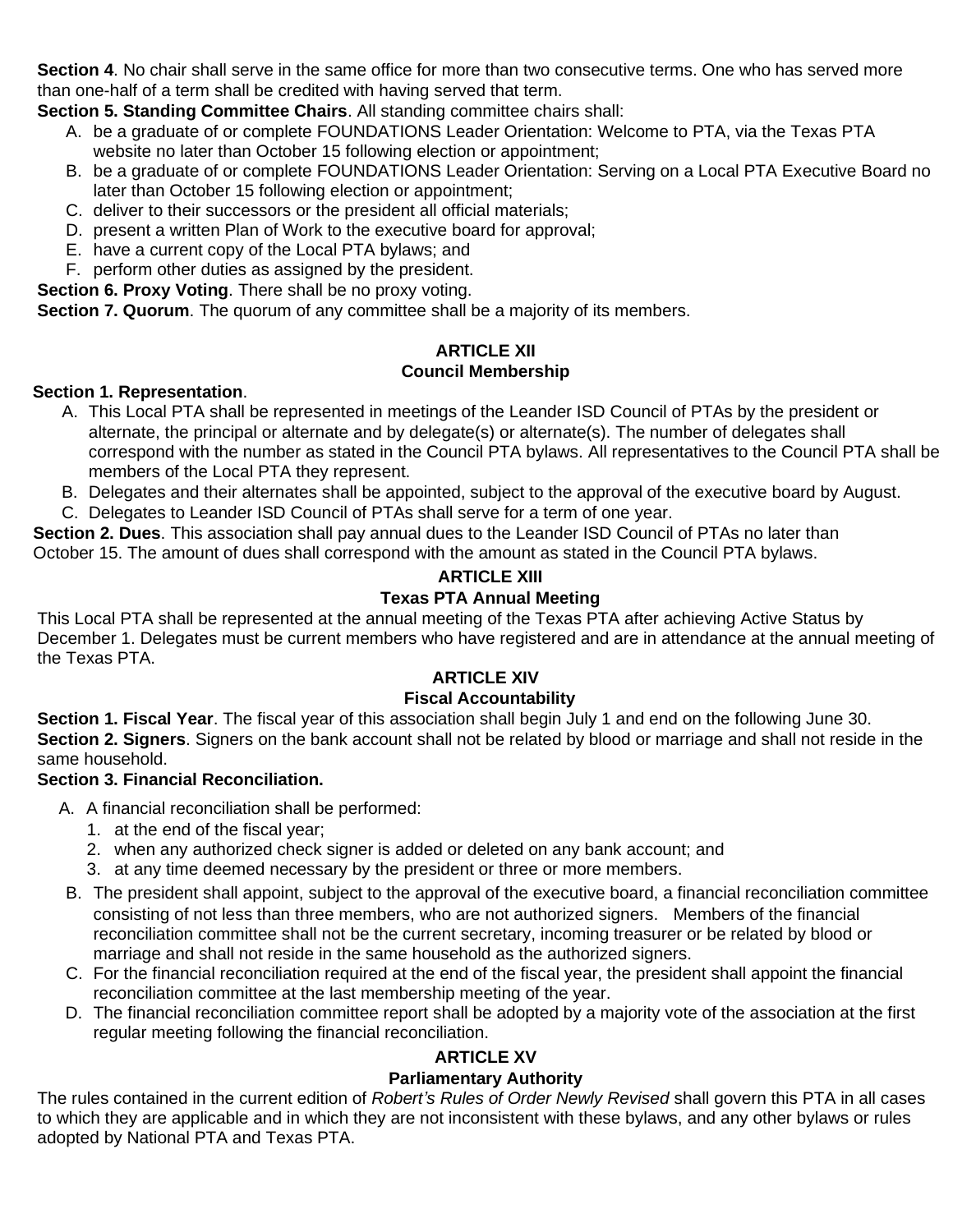#### **ARTICLE XVI Amendment of Bylaws**

**Section 1. Submission.** These bylaws may be amended at any meeting of the association, provided a quorum is present, by two-thirds vote of the members present and voting. Notice of each proposed amendment shall be provided to the membership through regular publicity channels thirty days prior to the meeting at which the amendment is voted upon or at the previous regular meeting. The amendment shall be subject to approval of the Texas PTA.

**Section 2. Approval.** After adoption at a meeting of the association, the bylaws (and standing rules, if applicable) shall be submitted for approval to Texas PTA according to the policies and procedures of Texas PTA. Amended bylaws or standing rules go into effect when an approved copy is returned by the Texas PTA.

**Section 3. Review.** This Local PTA shall submit bylaws (and standing rules, if applicable) to the Texas PTA for review every three years.

**Section 4. Adoption.** The adoption of an amendment to any provision of the bylaws by Texas PTA shall serve automatically and without the requirement of further action by the Local PTA to amend its corresponding bylaws.

**Adopted by the Texas PTA Board of Directors May 2019. Effective August 1, 2019.**